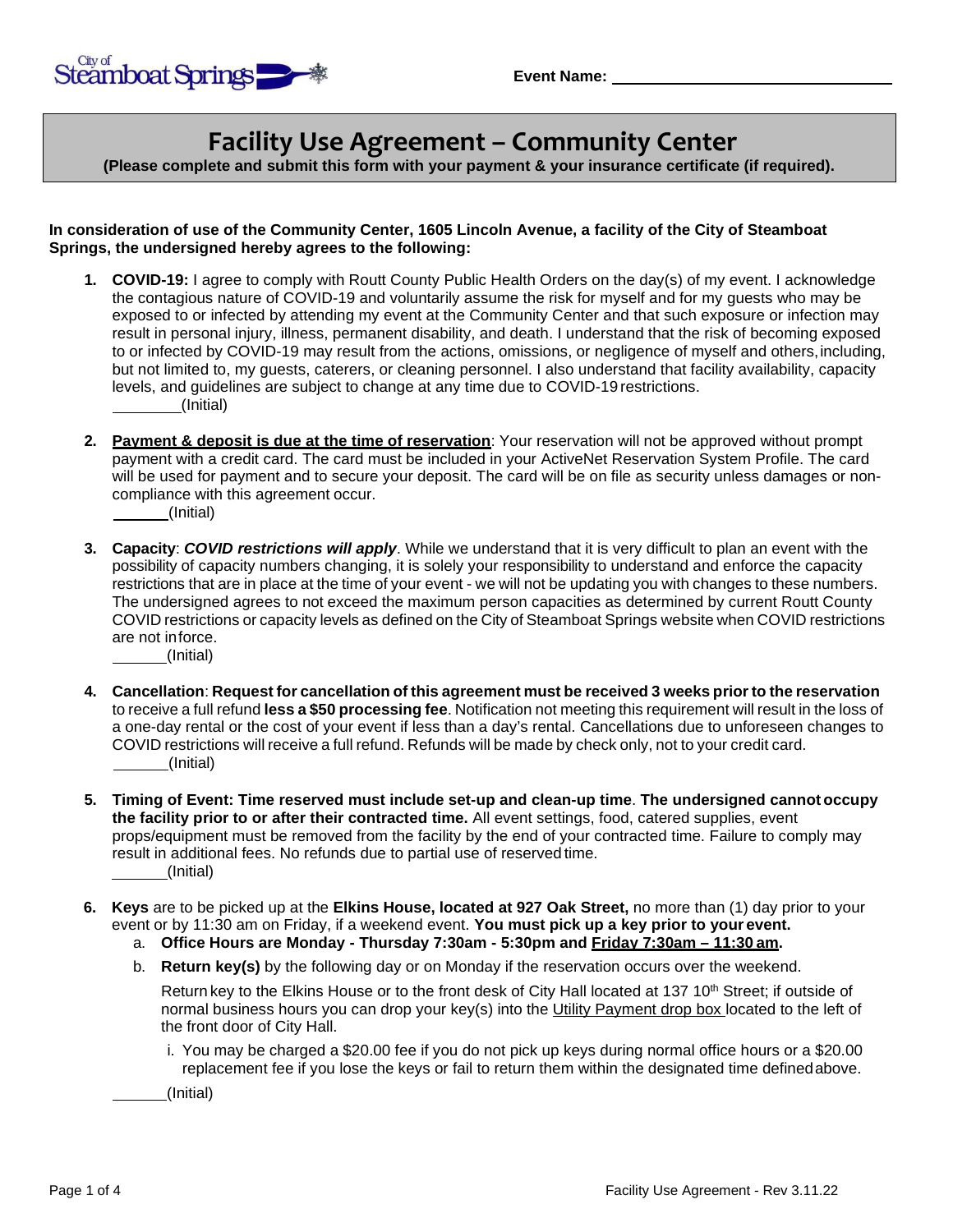- **7. Permission to serve Alcohol is required: Private or Public?**
	- a. **Private Event** is by invitation only, there is no charge to attend, and no charge to guests for alcohol, **you will still need to obtain a letter of approval from the City Clerk's office** at [jfranklin@steamboatsprings.net](mailto:jfranklin@steamboatsprings.net) or call 970-879-2060, ext.248.
	- b. **Public Event** Non-profits are required to apply for a Special Events Permit (one time liquor permit) through the City Clerk's Office, 30 days in advance of the event – there is a charge for a permit**.**
		- i. If a Non-profit event is by invitation only and there is no charge for alcohol, a "special event permit" is not required but the City Clerk's office must still be notified.
	- c. **Alcoholic beverages are NOT permitted outside of the Community Center.**

(Initial)

- **8. Cleaning**: Cleaning materials & supplies are provided in the janitorial closet. Return all furniture to original location. Empty all trash receptacles & deposit trash into outside dumpsters. Dry mop all wood floors. Vacuum carpeted areas. Clean up spills as soon as possible. Wipe down restroom fixtures, sinks, counters & floors.Clean kitchen appliances, sinks, counters, and floors if used. You may be responsible for additional fees in the event this clause is not met. **Damages are the responsibility of the undersigned.** (Initial)
- **9. Decorations**: No GLITTER, nails, screws, tacks, staples, hangers, tape, push pins, or other materials considered harmful or defacing to the facility structure are permitted. Command strips, glue pads (UHU TAC pads) or similar non-damaging removable products are allowed. **Tables & Chairs are not permitted outside**. (Initial)
- **10. Security:** Security of the Community Center is the undersigned's responsibility during the scheduled time. The undersigned must lock the facility (all doors & all windows) when leaving unless there are other events in progress at the time of their departure. **Failure to do so may result in the loss of your deposit.** (Initial)
- 11. A Certificate of Insurance is required if the event is open to the public or not by invitation only. \$1,000,000 of general liability coverage indemnifying the City of Steamboat Springs shall be provided by the undersigned. (Initial)
- **12. Parking & Grounds**: The City of Steamboat Springs does not guarantee on-site parking. Vehicle parking is not allowed on any soft surfaces unless permission is received (in writing) by the City Parks and Recreation Department. Anything with a wheel(s) will remain on the concrete or asphalt and is NOT allowed at any time on the lawn area. Tents/sunshades are allowed with approval & if secured with sandbags, the use of ground stakes is not allowed.

(Initial)

- **13. Technical Support NOT PROVIDED outside of the Citys' normal working hours;** Support consists of ensuring the City provided equipment is working but is not guaranteed. The City does not provide support of equipment not owned by the City. (Initial)
- **14. Food Concessions**: The sale of food or concession items to the public must be pre-approved by obtaining a Special Activity Permit from the City and/or a letter of support from Routt County Environmental Health (870-5588). (Initial)
- **15. Sale of Goods:** If you will be selling any items (tangible personal property), you must present a copy of your City of Steamboat Springs Sales Tax License. For an application or questions regarding Sales Tax, please contact our Sales Tax Division at 970-871-8233 or visit them at City Hall located at 137 10thSt. (Initial)
- **16. Laws**: The undersigned agrees to follow all federal, state, and local laws on premises and regarding this rental.
	- a. **Dogs** are not allowed in city buildings except for service animals.
	- b. **Smoke** of any kind is not permitted inside the facility or within 20 feet of the outside of the building. (Initial)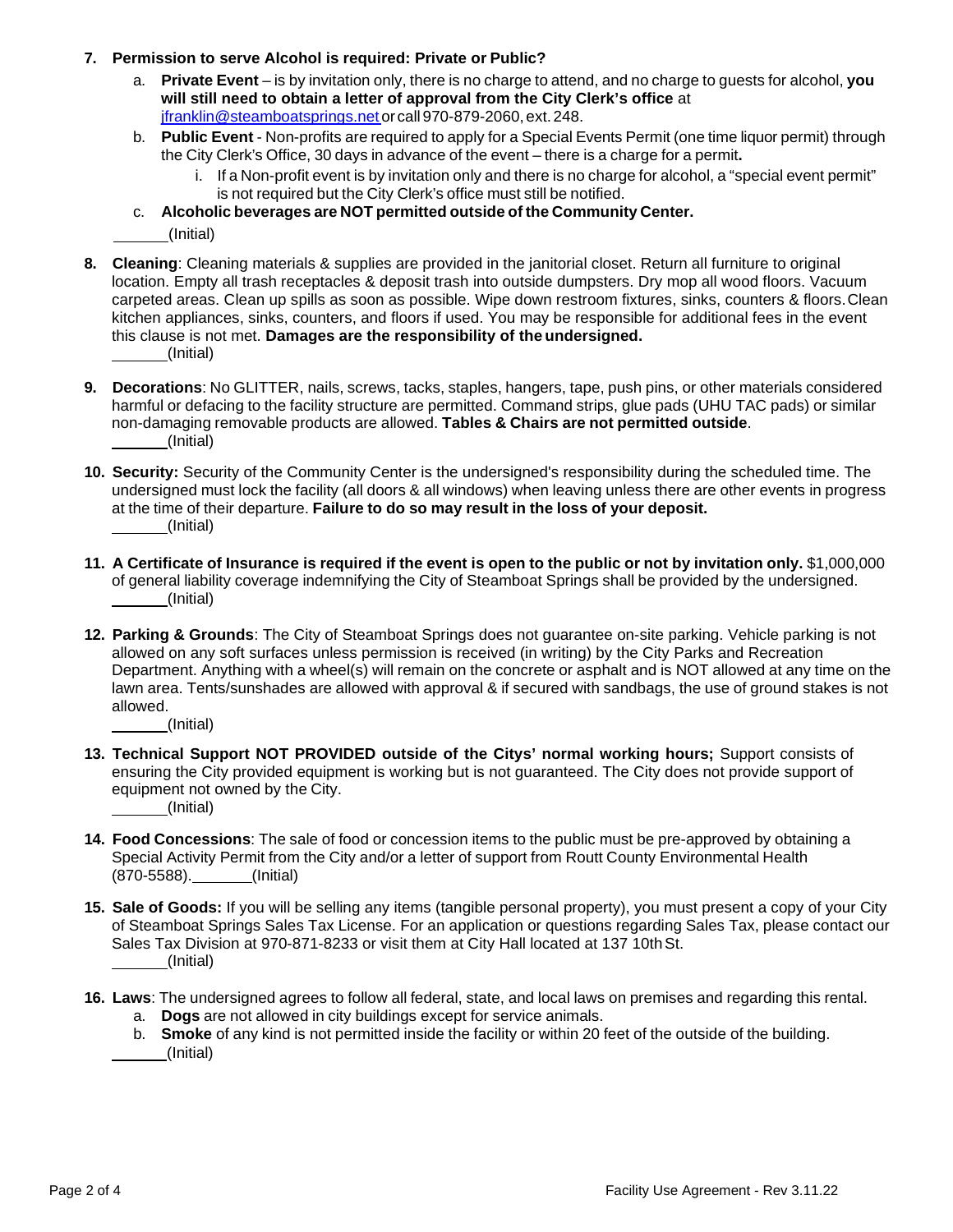- **18. Release of Liability:** The undersigned indemnifies and holds harmless the City of Steamboat Springs and its officers, agents, and employees from any, and all liability, damages, loss, cost, and expenses on account of any claim, suit or action made or brought against the City, its officers, agents, or employees for the death of orinjury to persons or destruction of property arising out of or claimed to arise out of the use of the facilities of the City pursuant to this Facility Use Agreement. **COVID Liability Waiver Form required**. (Initial)
- **19. Unforeseen Circumstances**: In the event of mechanical failure or other unforeseen occurrences that render the fulfillment of this agreement by the City of Steamboat Springs impossible or impractical, this agreement shall be terminated or suspended at the City's option, and the undersigned waives any claim for damage or compensation should this agreement beterminated. (Initial)

**I have read the foregoing and the definitions attached hereto and incorporated herein by this reference. I fully understand my rights and obligations in connection with the use of the Community Center.**

**REQUESTING THIS RESERVATION COMMITS THE RENTER TO THE TERMS OF THIS AGREEMENT. THE RESERVATION WILL NOT BE APPROVED OR FINALIZED UNTIL THIS AGREEMENT AND FULL PAYMENT IS RECEIVED & THE DEPOSIT IS SECURED WITH A CREDIT CARD IN YOUR PROFILE.**

| Date(s) of your Event:______________________________Use Fee Amount: \$ _________________                                                                  |                         |                           |
|-----------------------------------------------------------------------------------------------------------------------------------------------------------|-------------------------|---------------------------|
|                                                                                                                                                           |                         |                           |
| Home & Cell Phone Number:                                                                                                                                 |                         |                           |
| Will alcohol be sold or distributed at your event?                                                                                                        | Yes $\_\_\_\_\_\_\_\_\$ | No <sub>___________</sub> |
| Is your event open to the public?                                                                                                                         |                         | No                        |
| Insurance Certificate (if required - please check one):                                                                                                   |                         |                           |
|                                                                                                                                                           |                         | N/A                       |
| Type of Credit Card: Carrell Credit Card (last 4 digits)                                                                                                  |                         | CVV#                      |
| Please provide an additional contact person if you cannot be reached:                                                                                     |                         |                           |
|                                                                                                                                                           |                         |                           |
|                                                                                                                                                           |                         |                           |
|                                                                                                                                                           |                         |                           |
| Please provide contact information for all 3 <sup>rd</sup> party vendors hired for your event:<br>(Ex: Caterer, Event Planner, Event rentals, band, etc.) |                         |                           |
| Vendor Name & Number:                                                                                                                                     |                         |                           |